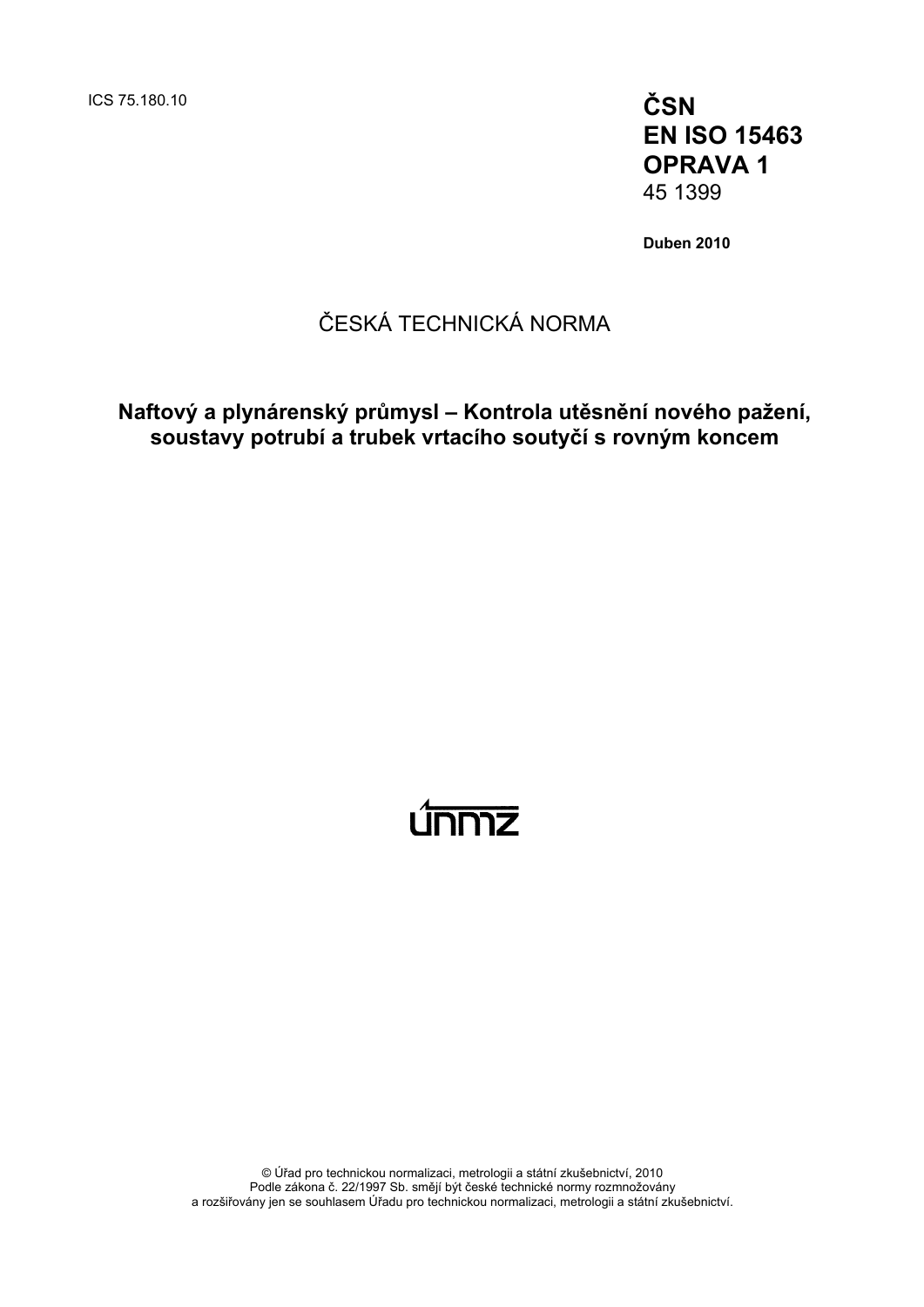ČSN EN ISO 15463/Opr. 1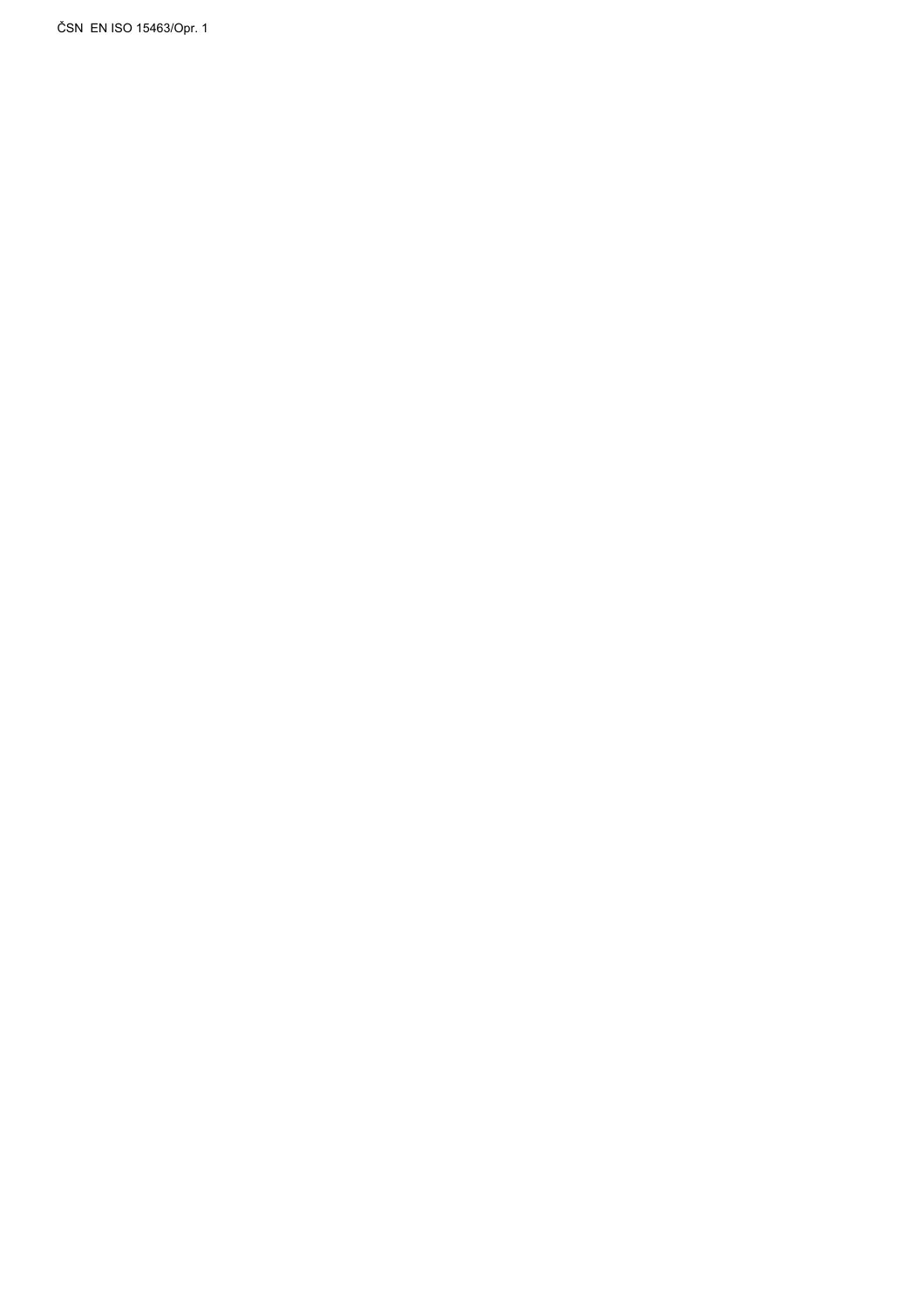## EUROPEAN STANDARD

## NORME EUROPÉENNE

## EUROPÄISCHE NORM

## **EN ISO 15463:2003/AC**

 November 2009 Novembre 2009 November 2009

**ICS** 75.180.10

English version Version Française Deutsche Fassung

 Petroleum and natural gas industries - Field inspection of new casing, tubing and plain-end drill pipe (ISO 15463:2003/Cor 1:2009)

Industries du pétrole et du gaz naturel - Contrôle sur parc ou sur chantier des tubes de cuvelage, des tubes de production et des tiges de forage à extrémités lisses (ISO 15463:2003/Cor 1:2009)

 Erdöl- und Erdgasindustrie - Feld-Abnahme von neuen Futterrohren, Steigrohren und glattendigen Bohrrohren (ISO 15463:2003/Cor 1:2009)

This corrigendum becomes effective on 4 November 2009 for incorporation in the three official language versions of the EN.

Ce corrigendum prendra effet le 4 novembre 2009 pour incorporation dans les trois versions linguistiques officielles de la EN.

Die Berichtigung tritt am 4.November 2009 zur Einarbeitung in die drei offiziellen Sprachfassungen der EN in Kraft.



EUROPEAN COMMITTEE FOR STANDARDIZATION COMITÉ EUROPÉEN DE NORMALISATION EUROPÄISCHES KOMITEE FÜR NORMUNG

**Management Centre: Avenue Marnix 17, B-1000 Brussels** 

© 2009 CEN All rights of exploitation in any form and by any means reserved worldwide for CEN national Members. Tous droits d'exploitation sous quelque forme et de quelque manière que ce soit réservés dans le monde entier aux membres nationaux du CEN.

Alle Rechte der Verwertung, gleich in welcher Form und in welchem Verfahren, sind weltweit den nationalen Mitgliedern von CEN vorbehalten.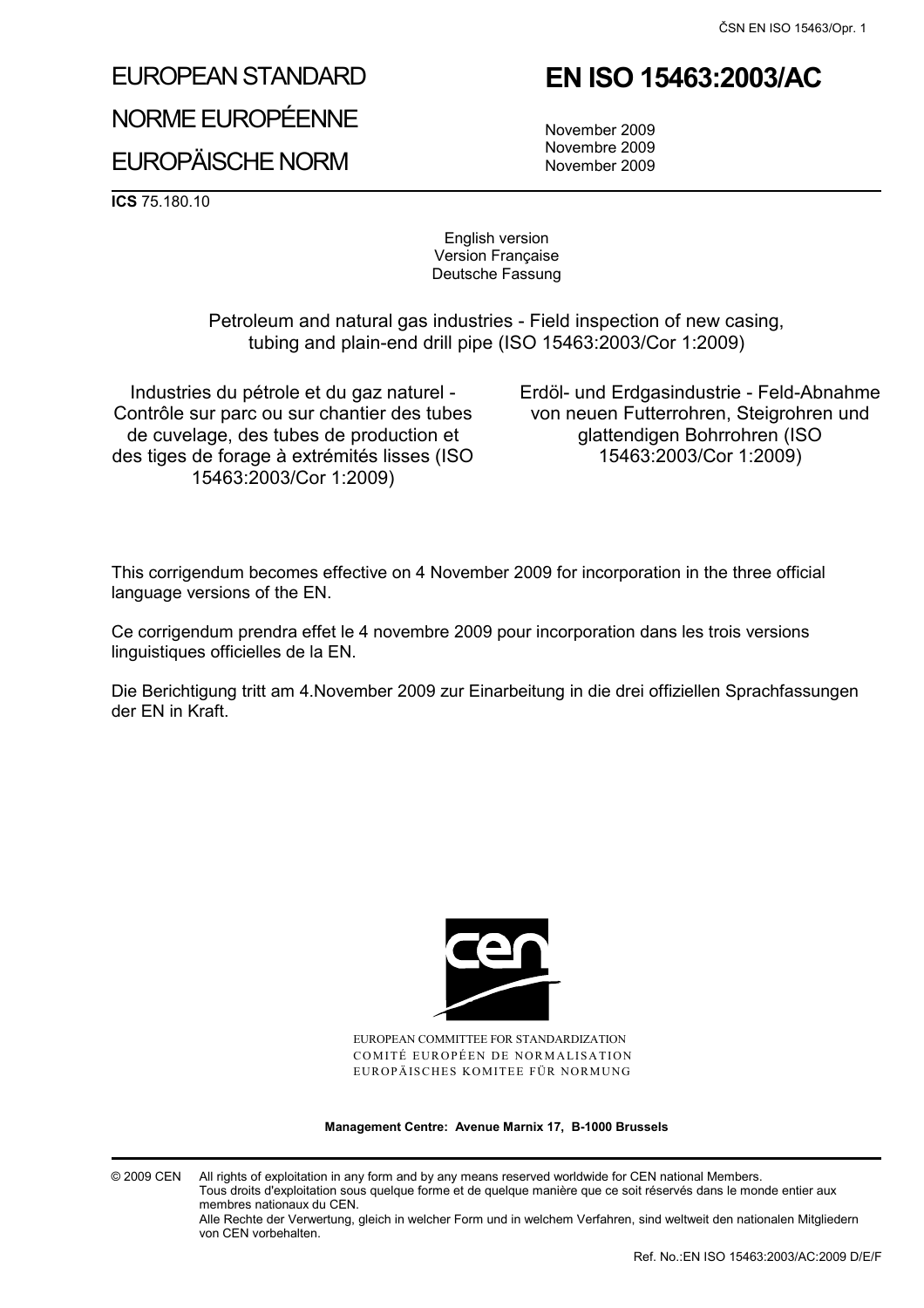ČSN EN ISO 15463/Opr. 1

#### **EN ISO 15463:2003/AC:2009 (E)**

#### **Endorsement notice**

The text of ISO 15463:2003/Cor.1:2009 has been approved by CEN as a European Corrigendum without any modification.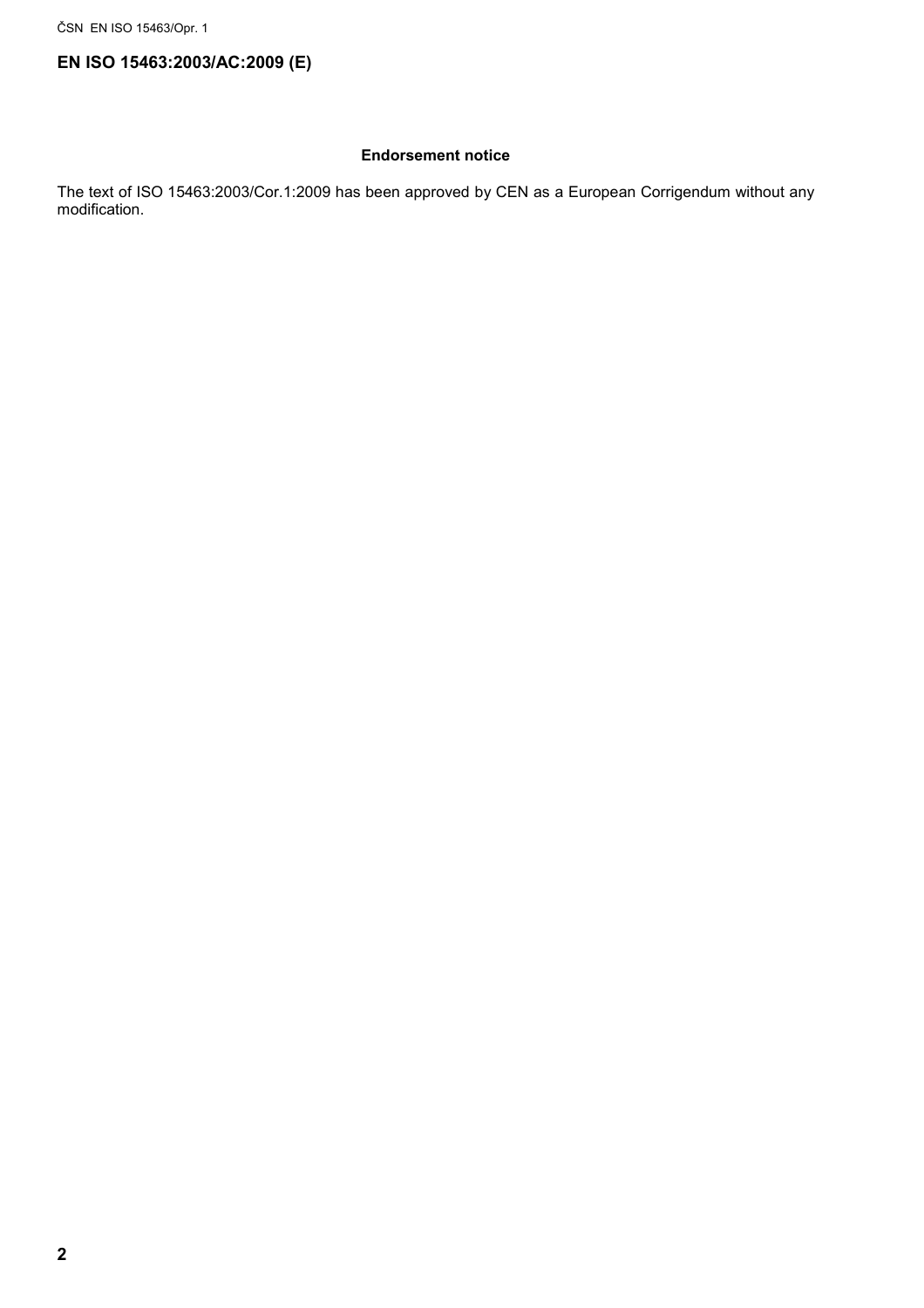

#### **INTERNATIONAL STANDARD ISO 15463:2003** TECHNICAL CORRIGENDUM 1

Published 2009-08-01

INTERNATIONAL ORGANIZATION FOR STANDARDIZATION • МЕЖДУНАРОДНАЯ ОРГАНИЗАЦИЯ ПО СТАНДАРТИЗАЦИИ • ORGANISATION INTERNATIONALE DE NORMALISATION

## **Petroleum and natural gas industries — Field inspection of new casing, tubing and plain-end drill pipe**

TECHNICAL CORRIGENDUM 1

*Industries du pétrole et du gaz naturel — Contrôle sur parc ou sur chantier des tubes de cuvelage, des tubes de production et des tiges de forage à extrémités lisses* 

*RECTIFICATIF TECHNIQUE 1*

Technical Corrigendum 1 to ISO 15463:2003 was prepared by Technical Committee ISO/TC 67, *Materials, equipment and offshore structures for petroleum, petrochemical and natural gas industries*, Subcommittee SC 5, *Casing, tubing and drill pipe.* 

L

*Page 92, Annex B:*

Replace Figure B.3 with the following, in which the measuring points for *L*4, *L*<sup>4</sup> − g, and *L*c have been modified:

**ICS 75.180.10 Ref. No. ISO 15463:2003/Cor.1:2009(E)**

©ISO 2009 – All rights reserved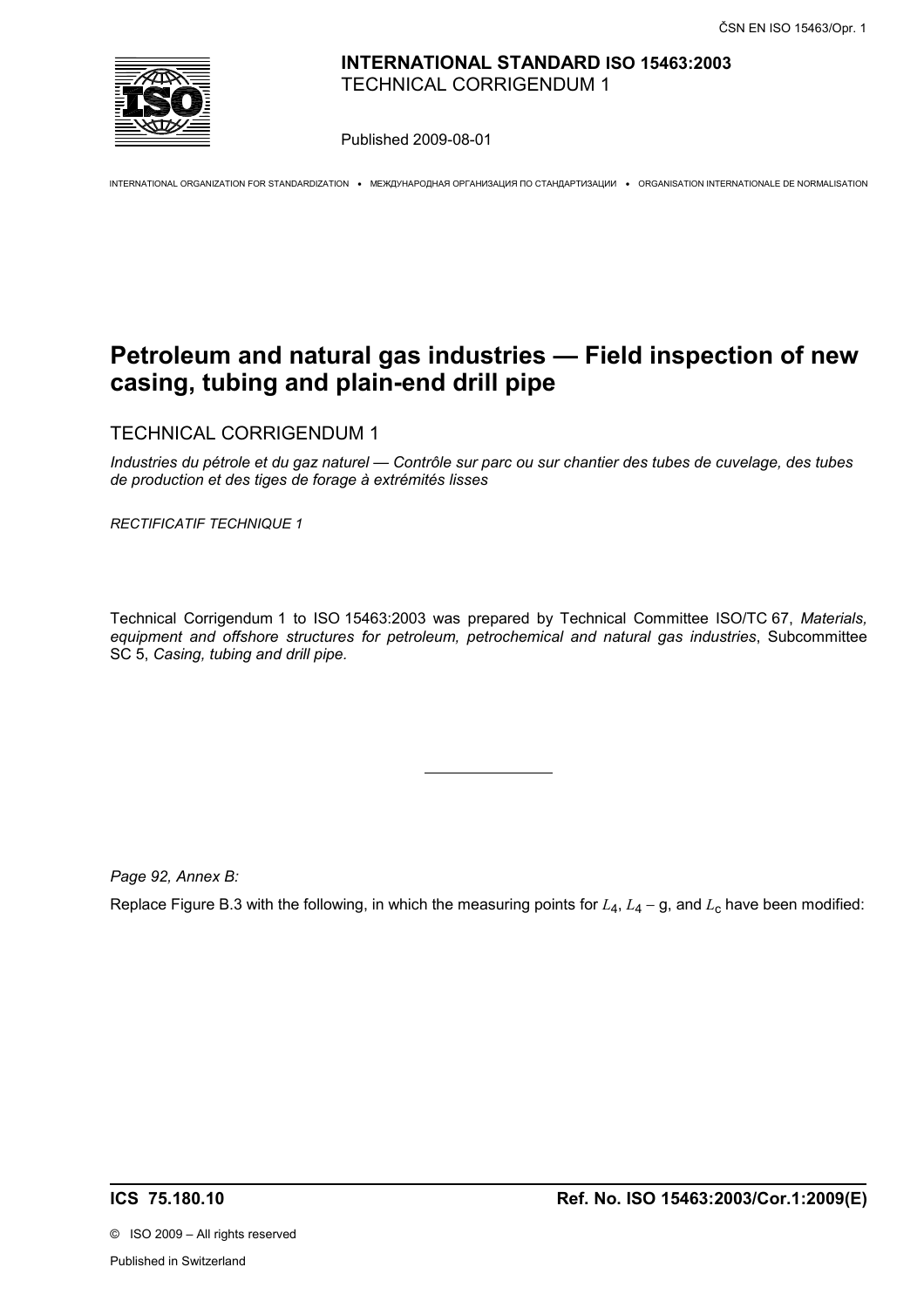#### **ISO 15463:2003/Cor.1:2009(E)**



#### **Key**

- 1 pipe face
- 2 chamfer



#### **Figure B.3 — External thread inspection parameters**